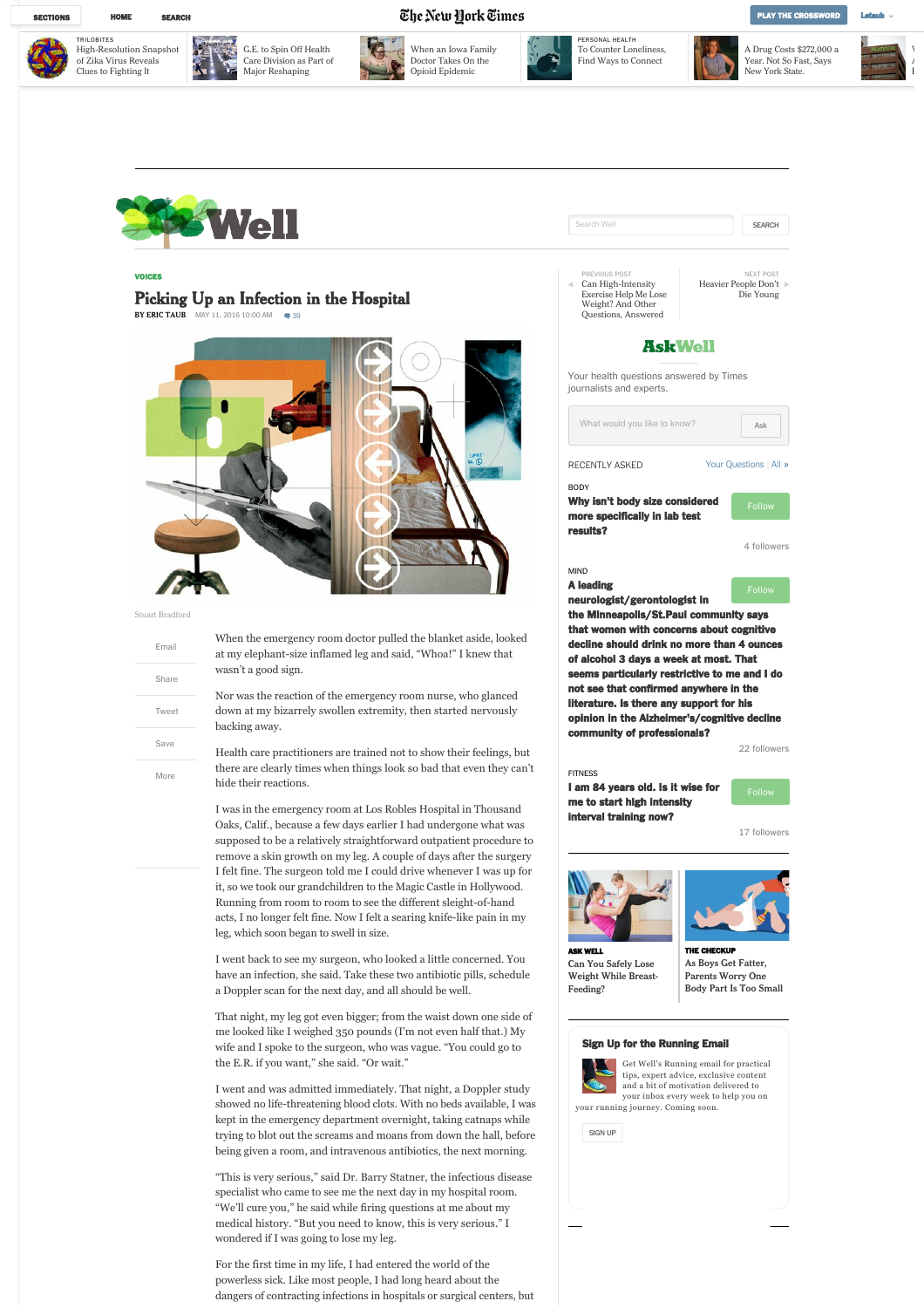I never took them seriously. I assumed that, except for the worst cases, such as those caused by improperly disinfected scopes and other instruments, they were little more than a minor annoyance.

In fact, infections kill, and they do so regularly, even to people who are otherwise healthy.

"There are diseases that can take a regular healthy person and destroy them within hours," Dr. Statner told me. "You don't get a second chance. People don't realize how rapid and lethal infections can be."

[In the United States in 2014, one in 25 patients contracted a](https://www.cdc.gov/hai/pdfs/progress-report/exec-summary-haipr.pdf) hospital-borne infection on any given day, according to the Centers [for Disease Control and Prevention. Some 722,000 Americans](https://www.cdc.gov/hai/surveillance/index.html) developed such infections in hospitals in 2011, and about 75,000 died during their hospital stay.

I count myself as somewhat lucky. My wound was infected with a relatively run-of-the-mill strain of Staphylococcus aureus, and after a week in the hospital, followed by two weeks hobbling around the house, where a nurse visited daily to pack my wound with prodigious amounts of gauze, I was on the road to recovery. I was fortunate it wasn't one of the more serious infections that lurk around hospitals, like MRSA, a "super bug" strain of Staph that is resistant to most antibiotics, or C. difficile, which can cause months of relapsing and severe diarrhea.

No one knows how my infection happened. It was the first, and only, case of this type of infection at the surgical center that year, I was told by Dr. Richard Hoberman, the medical director and the anesthesiologist who had put me under general sedation during my surgery. Clearly shaken by what happened to me, he unexpectedly popped in to my hospital room early in my stay to apologize.

My infection resulted in my being "the subject of several very uncomfortable meetings with the hospital administration" and a five-page written report, Dr. Hoberman said. (They passed on sharing a copy of that report with me.)

Hospitals are anxious to reduce hospital-borne infections, to reduce deaths and improve their reputations. There are also immediate financial incentives: Medicare may [penalize hospitals](https://www.nytimes.com/2016/04/21/health/how-medicare-penalizes-hospitals-for-being-too-careful.html) for infections acquired in the facility.

The medical center I'd gone to for my surgery, associated with Los Robles Hospital, practices all the well-known standard forms of infection prevention: constant washing of hands; sterilizing equipment; giving patients preoperative antibiotics; cleaning operating room surfaces and thorough cleaning at night. In addition doctors are not allowed to enter the operating room wearing the same scrubs they wear in the street. To prevent the spread of microbes, cellphones and jewelry are banned, as well as ties.

But infections still happen. While most infections happen at the time of surgery, according to Dr. Statner, they can occur in the hospital room as well. A break in the skin, a lapse in the handling of a paper surgical cover, lackluster cleaning, intravenous lines or catheters that remain in too long — all can result in infection.

In the end, stamping out infections depends on the vagaries of human behavior. "Medical care is done by people. There can be gaps in quality. People must remember to do certain things," said Dr. Arjun Srinivasan, the associate director for health care associated infection prevention programs at the C.D.C.

"Far too many Americans get sick in the hospital," said Dr. Thomas R. Frieden, director of the C.D.C. "The importance of making care safer cannot be overstated." One limitation is that the C.D.C. can only recommend, not mandate, practices to reduce infection, he said. And because hospitals are owned by various corporations, it can be a challenge to know how effectively patients are being protected in any one hospital. If a patient is moved from one hospital to another across town, he said, it "can cause problems," given that one hospital may have less rigorous infection-reduction policies than another.

Hospitals are experimenting with new disinfection techniques. For example, some disinfecting machines using ultraviolet light are so powerful that no one is allowed in the room when they are in operation. And routine measures like thorough hand washing, and having patients thoroughly shower using chlorhexidine before surgery is helping bring infection rates down in the United States in recent years. In the three to six years before 2014, depending on the type of infection, the rate of surgical-site infections has dropped by 17 percent, C. diff by 8 percent and hospital-borne MRSA by 13 percent, according to the C.D.C. However, there was no change in the rate of urinary tract infections caused by catheters between

## **TIMES HEALTH**

## Most Viewed | Most E-Mailed

- [Which Type of Exercise Is Best for the Brain?](https://well.blogs.nytimes.com/2016/02/17/which-type-of-exercise-is-best-for-the-brain/) [Can You Read People's Emotions?](https://well.blogs.nytimes.com/2013/10/03/well-quiz-the-mind-behind-the-eyes/) [How Meditation May Change the Brain](https://well.blogs.nytimes.com/2011/01/28/how-meditation-may-change-the-brain/) [Ask The Health Benefits of Meditation](https://well.blogs.nytimes.com/2015/11/10/ask-well-the-health-benefits-of-meditation/)
- [Phys Ed: The Benefits of Exercising Before Breakfast](https://well.blogs.nytimes.com/2010/12/15/phys-ed-the-benefits-of-exercising-before-breakfast/)
- [Dog Needs a Walk? There's an App for That](https://well.blogs.nytimes.com/2015/07/07/dog-needs-a-walk-theres-an-app-for-that/)

FOLLOW WELL ON **TWITTER F** FACEBOOK